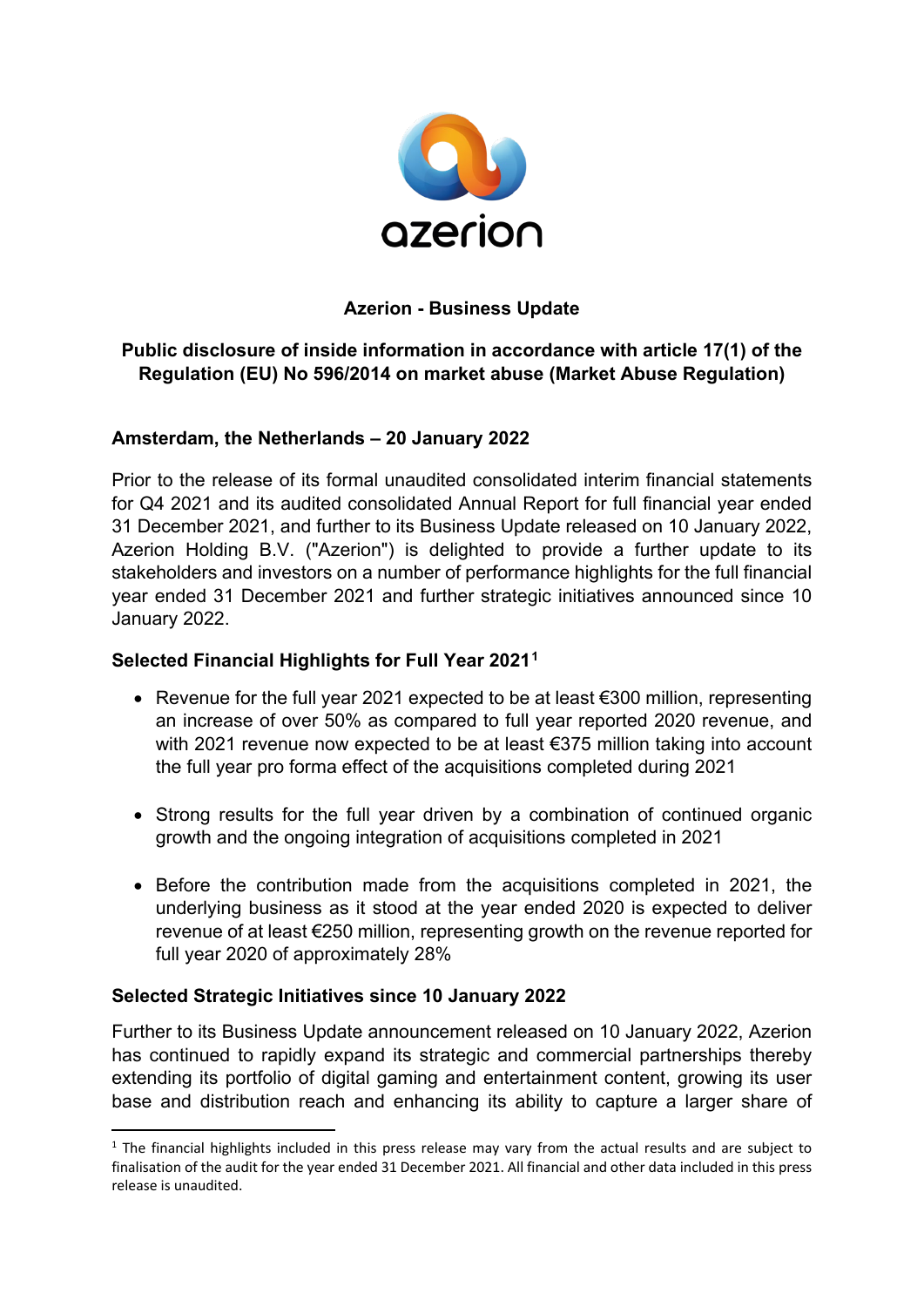available digital advertising budgets and in-game purchases. These recently announced strategic initiatives and commercial partnerships include:

### **Development of our Metaverse Environments**

• Consolidating Azerion's position at the forefront of the metaverse and Web 3.0 through the integration of non-fungible tokens ("NFTs") into the Habbo game environment

See further<https://www.azerion.com/nft-integration-habbo/>

• The launching of Azerion's first metaverse concert for 2022: opening the new year with an outstanding concert series in 3D online social community [Hotel](https://hotelhideaway.onelink.me/Hqne/d9ee9f36)  [Hideaway,](https://hotelhideaway.onelink.me/Hqne/d9ee9f36) with the first event featuring an hour-long 'galactic' mix session with DJ Irwan

See further <https://www.azerion.com/hotel-hideaway-dj-sessions/>

# **Expansion of our Platform and Distribution Channels**

• A deepening of Azerion's long standing partnership with Google, through the expansion of Azerion's Improve Digital media buying services with the launch of two new major capabilities. The new release will enable buyers from Google's Display & Video 360 platform to access Improve Digital's native ad inventory at scale and activate deals ("PMPs") more efficiently

See further<https://www.azerion.com/display-video-360/>

• A new strategic partnership between Azerion and MediaMath launching a gaming marketplace that will enable marketers to reach Azerion's audiences across the open-web and deliver privileged access to AAA gaming partners. This launch follows the recent announcement of a partnership between Bidstack and Azerion, where together with MediaMath, brands and agencies will be able to reach Azerion's audience of over 425 million monthly users within both Azerion's ecosystem and MediaMath's transparent supply chain

See further<https://www.azerion.com/mediamath/>

• A new exclusive advertising monetisation partnership between Azerion and MiniJuegos through which Azerion will oversee the monetisation strategy and operations for MiniJuegos' seven casual gaming portals, extending Azerion's reach in Spain, Mexico, United States of America, Italy, Brazil, Netherlands and Poland

See further<https://www.azerion.com/minijuegos>

• An extension of Azerion's strategic partnership with Yandex, one of Europe's largest internet companies, enabling Azerion to extend the distribution of its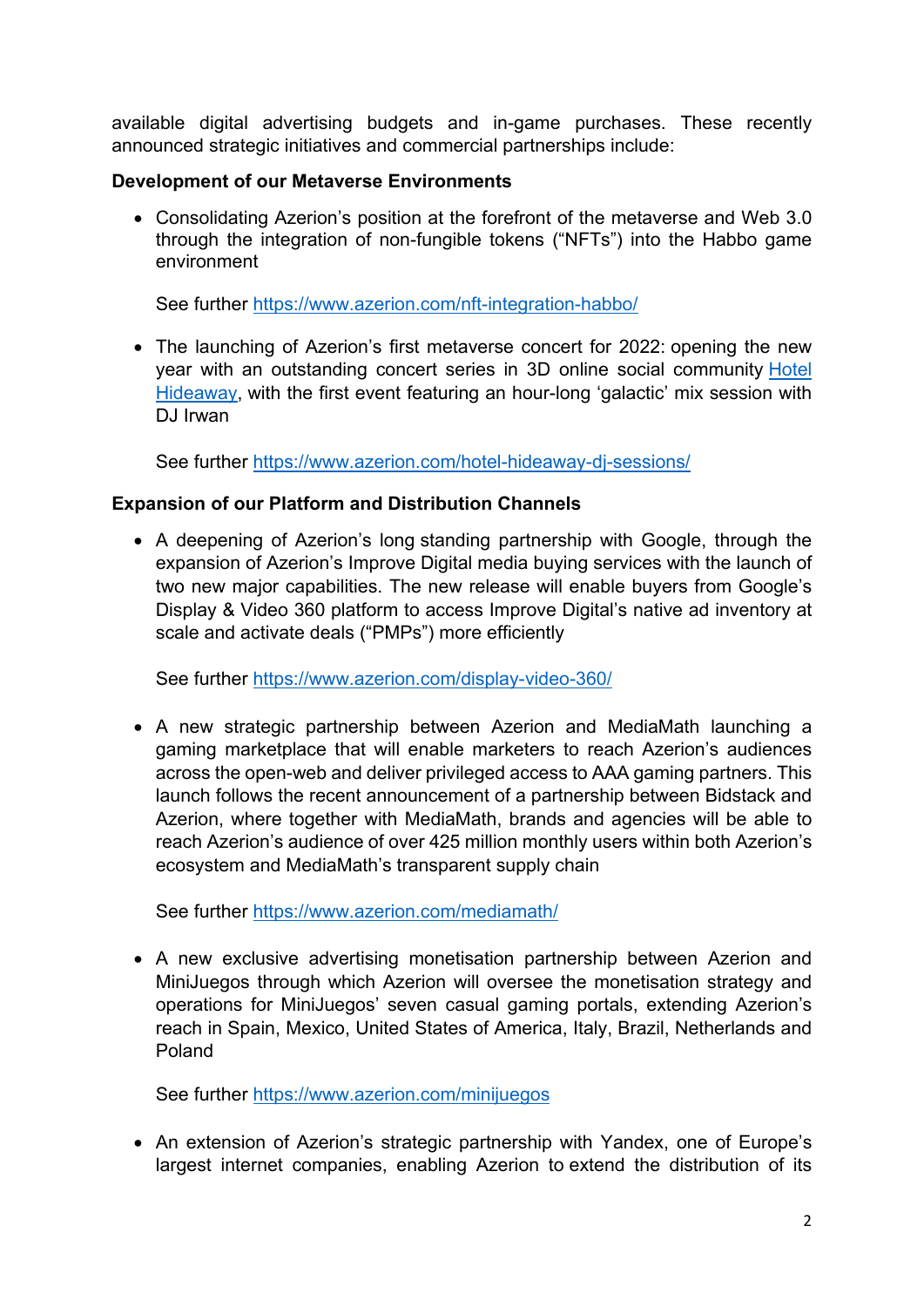content portfolio, to integrate Azerion's premium advertising platform to provide programmatic advertising monetisation and sales network support to Yandex, and the publishing of Yandex Games content within the Azerion publishing network

See further<https://www.azerion.com/yandex-partnership/>

### **Disclaimer**

This press release is for information purposes only. The information contained in this press release does not purport to be full or complete and, in particular, does not contain all the information that should be considered concerning the proposed business combination between European FinTech IPO Company 1 B.V. ("EFIC1") and Azerion Holding B.V. ("Azerion") pursuant to a business combination agreement between EFIC1, Azerion and its shareholders (the "Business Combination") and is not intended to form the basis of any investment decision or any other decision in respect of the Business Combination. No reliance may be placed by any person for any purpose on the information contained in this press release or its accuracy, fairness or completeness. Azerion and EFIC1 will not be held liable for any loss or damages of any nature ensuing from using, trusting or acting on information provided. This press release does not constitute, and should not be construed as, an offer to sell or a solicitation of any offer to purchase the ordinary shares and/or warrants of EFIC1 nor the bonds of Azerion and is not a recommendation to engage in any investment activities.

Before making any voting or other investment decisions, shareholders of EFIC1 and other interested persons are advised to read the shareholder circular dated 13 December 2021, all relevant EGM documentation (including the proposed articles of association for the Business Combination) and the EFIC1 IPO prospectus dated 22 March 2021, that are made available by EFIC1, as these materials contain important information about EFIC1, Azerion and the Business Combination.

The information contained in this press release contains estimated or projected financial information, including estimated revenue, for the year ending 31 December 2021. Such estimated or projected financial information represents Azerion's expectations in respect of these financial measures for the periods indicated. Azerion's independent auditor has not audited, reviewed, studied, compiled, or performed any procedures with respect to the estimates or projections for the purpose of their inclusion in this press release, and accordingly, nor did they express an opinion or provided any other form of assurance with respect thereto for the purpose thereof.

This press release may include certain forward-looking statements, which are based on current expectations and projections with respect to future events and speak only as of the date hereof ("Forward-looking Statements"). By their nature, Forward-looking Statements are subject to known and unknown risks, uncertainties, assumptions and other factors because they relate to events and depend on circumstances that will occur in the future whether or not outside the control of Azerion or EFIC1. Such factors may cause actual results, performance or developments to differ materially from those